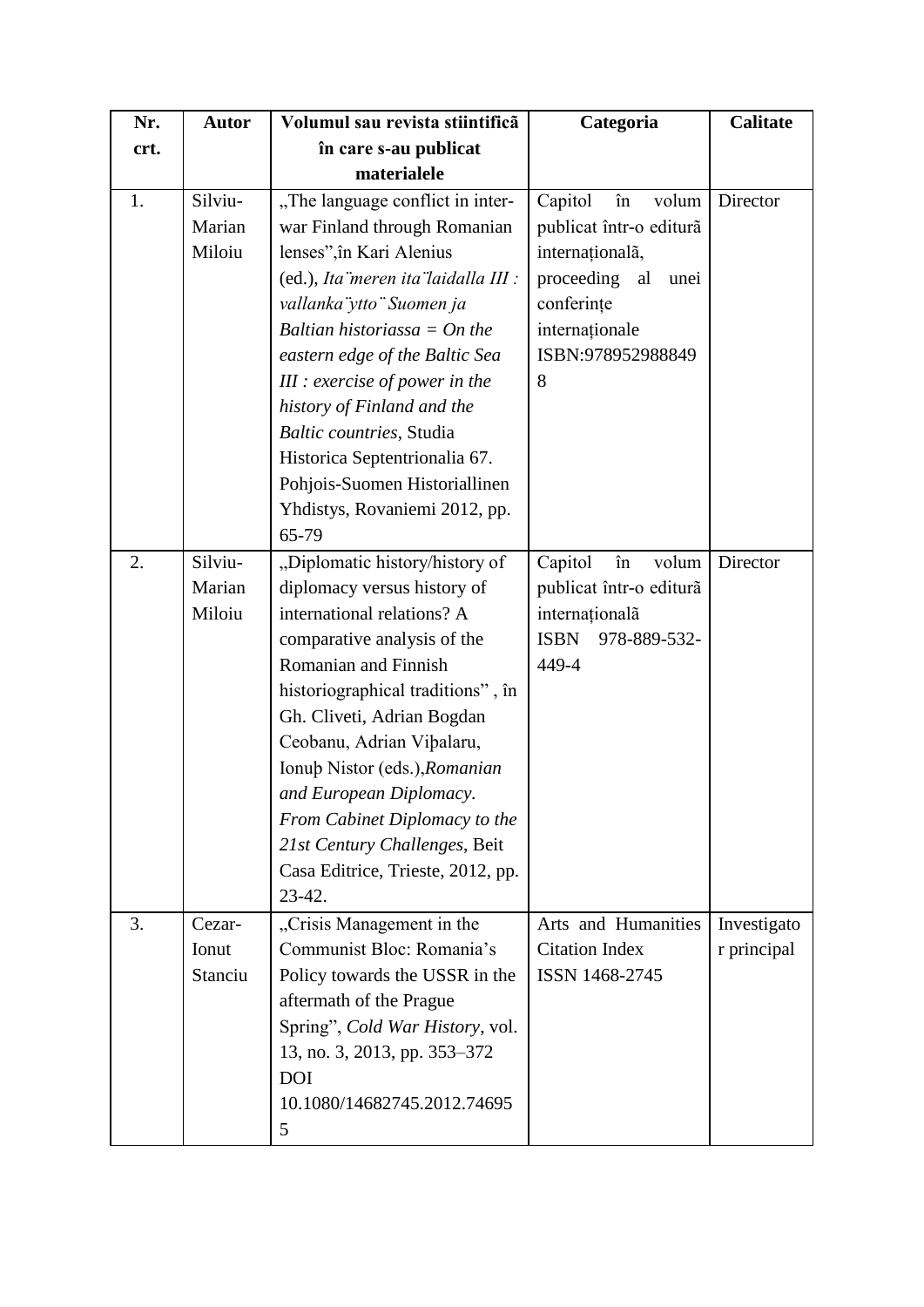| $\overline{4}$ . | Cezar-  | "Fragile Equilibrium. Romania            | Arts and Humanities   | Investigato |
|------------------|---------|------------------------------------------|-----------------------|-------------|
|                  | Ionut   | and the Vietnam War in the               | <b>Citation Index</b> | r principal |
|                  | Stanciu | Context of the Sino-Soviet               | ISSN 1520-3972        |             |
|                  |         | Split, 1966", în Journal of Cold         |                       |             |
|                  |         | War Studies, Journal of Cold             |                       |             |
|                  |         | War Studies, vol. 18, no.                |                       |             |
|                  |         | 1/Winter 2016, pp. 161-187               |                       |             |
| 5.               | Cezar-  | "Communist<br>Regimes<br>and             | Arts and Humanities   | Investigato |
|                  | Ionut   | Historical Legitimacy. Polemics          | <b>Citation Index</b> | r principal |
|                  | Stanciu | regarding the role of the Red            | ISSN 1350-7486        |             |
|                  |         | Army in Romania at the end of            |                       |             |
|                  |         | World War II", în European               |                       |             |
|                  |         | Review of<br><i>History:</i><br>Revue    |                       |             |
|                  |         | europeenne d'histoire, vol. 20,          |                       |             |
|                  |         | no. 3, 2013, pp. 445-462.                |                       |             |
|                  |         | DOI:                                     |                       |             |
|                  |         | http://dx.doi.org/10.1080/13507          |                       |             |
|                  |         | $\overline{4}$                           |                       |             |
| 6.               | Cezar-  | "A Rebirth of Diplomacy. The             | <b>ERIH INT 2</b>     | Investigato |
|                  | Ionut   | Foreign Policy of Communist              | ISSN 0959-2296        | r principal |
|                  | Stanciu | Romania between                          |                       |             |
|                  |         | Subordination and Autonomy               |                       |             |
|                  |         | $(1948-1962)$ ", înDiplomacy &           |                       |             |
|                  |         | <i>Statecraft, vol. 24, no. 2, 2013,</i> |                       |             |
|                  |         | pp. 253-272                              |                       |             |
|                  |         | <b>DOI</b>                               |                       |             |
|                  |         | 10.1080/09592296.2013.78977              |                       |             |
|                  |         | $\theta$                                 |                       |             |
| 7.               | Cezar-  | "Romania and the Six Day                 | Arts and Humanities   | Investigato |
|                  | Ionut   | War," Middle Eastern Studies,            | <b>Citation Index</b> | r principal |
|                  | Stanciu | vol. 50, nr. 5, 2014, Factor de          | ISSN 0026-3206        |             |
|                  |         | impact 0,211, Scor relativ de            |                       |             |
|                  |         | influență 0,499.                         |                       |             |
| 8.               | Cezar-  | "Brezhnev, Ceausescu and the             | Arts and Humanities   | Investigato |
|                  | Ionut   | World<br>Communist                       | <b>Citation Index</b> | r principal |
|                  | Stanciu | Movement", Contemporary                  | ISSN 0960-7773        |             |
|                  |         | European History, Volume 23,             |                       |             |
|                  |         | Issue 1, 2014                            |                       |             |
| 9.               | Cezar-  | The End of Liberalization in             | Arts and Humanities   | Investigato |
|                  | Ionut   | Communist<br>Romania, The                | <b>Citation Index</b> | r principal |
|                  | Stanciu |                                          | ISSN 0018-246X        |             |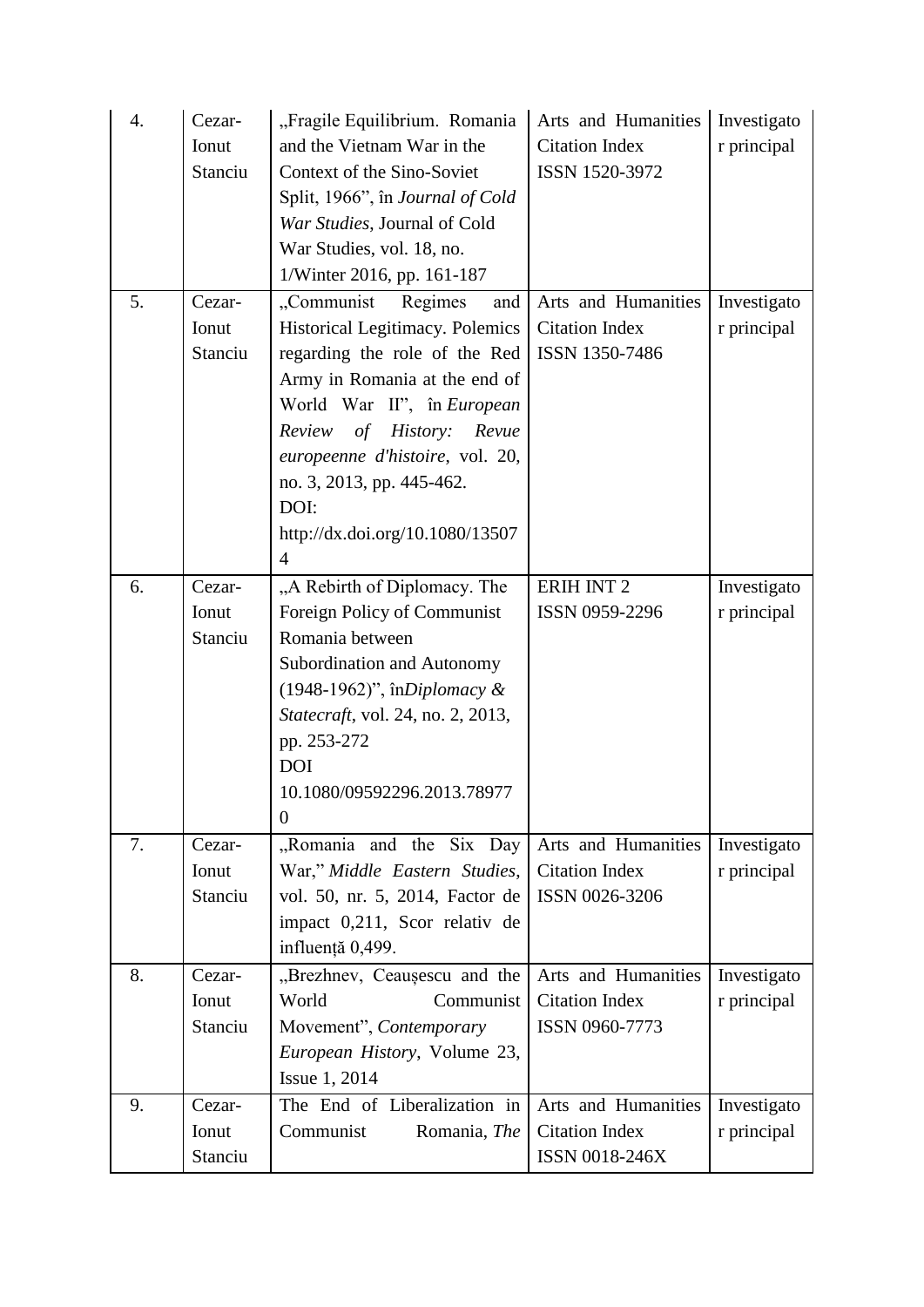|     |         | Historical Journal, vol. 56, nr.                              |                        |             |
|-----|---------|---------------------------------------------------------------|------------------------|-------------|
|     |         | 4, 2013                                                       |                        |             |
|     |         | <b>DOI</b>                                                    |                        |             |
|     |         | 10.1017/S0018246X13000228                                     |                        |             |
| 10. | Elena   | "Romania's participation in the                               | Arts and Humanities    | Cercetãtor  |
|     | Dragomi | Agricultural Conference<br>in                                 | <b>Citation Index</b>  |             |
|     | r       | Moscow, 2-3 February 1960",                                   | ISSN 1468-2745         |             |
|     |         | în Cold War History, vol. 13, no.                             |                        |             |
|     |         | 3, pp. 331-351                                                |                        |             |
|     |         | <b>DOI</b>                                                    |                        |             |
|     |         | 10.1080/14682745.2013.76806                                   |                        |             |
|     |         | 8                                                             |                        |             |
| 11. | Elena   | "The Formation of the Soviet                                  | ISI,<br>Arts<br>and    | Cercetãtor  |
|     | Dragomi | Bloc's Council for Mutual                                     | Humanities Citation    |             |
|     | r       | Economic<br>Assistance",                                      | Index                  |             |
|     |         | în Journal<br>of<br>Cold<br>War                               | ISSN<br>1520-3972,     |             |
|     |         | Studies, Vol. 14, No. 1, Winter                               | Factor<br>impact<br>de |             |
|     |         | 2012, pp. 34-47                                               | 0,231                  |             |
| 12. | Elena   | "The creation of the Council for                              | Arts and Humanities    | Cercetãtor  |
|     | Dragomi | Mutual Economic Assistance as                                 | <b>Citation Index</b>  |             |
|     | r       | Romanian<br>from<br>the<br>seen                               | ISSN 0950-3471         |             |
|     |         | Archives," Historical Research,                               |                        |             |
|     |         | vol. 86, nr. 234, 2014                                        |                        |             |
| 13. | Costel  | "Playboy King? The Political   ERIH INT 2                     |                        | Asistent de |
|     | Coroban | Thought of Carol II of Romania                                | ISSN 1018-0443         | cercetare   |
|     |         | between Idealism and Realism                                  |                        |             |
|     |         | before World War II", în Revista                              |                        |             |
|     |         | <i>istoricã</i> , t. XXIII, 2012, nr. 3-4,                    |                        |             |
|     |         | pp. 355-373                                                   |                        |             |
| 14. | Costel  | "The Wartime struggle<br>$\sigma$ f                           | ERIH INT 2,            | Asistent de |
|     | Coroban | Grigore Gafencu: Idealism vs.                                 | ISSN 0037-6922         | cercetare   |
|     |         | Realism", SLOVANSKÝ                                           |                        |             |
|     |         | <b>PØEHLED</b><br><b>SLAVONIC</b><br>$\overline{\phantom{a}}$ |                        |             |
|     |         | <b>REVIEW.</b> Review for the History                         |                        |             |
|     |         | Central, Eastern<br>$\sigma f$<br>and                         |                        |             |
|     |         | Southeastern Europe, vol. 99,                                 |                        |             |
|     |         | nr. 3-4, 2013                                                 |                        |             |
| 15. | Florina | "Blocul Balcanic al Neutrilor,                                | <b>ERIH INT 2</b>      | Cercetãtor  |
|     | Sorescu | un proiect de securitate realist                              | ISSN 1018-0443         |             |
|     |         | sau utopic?", Revista Istoricã,                               |                        |             |
|     |         | vol. XXIV, nr. 1-2, 2013.                                     |                        |             |